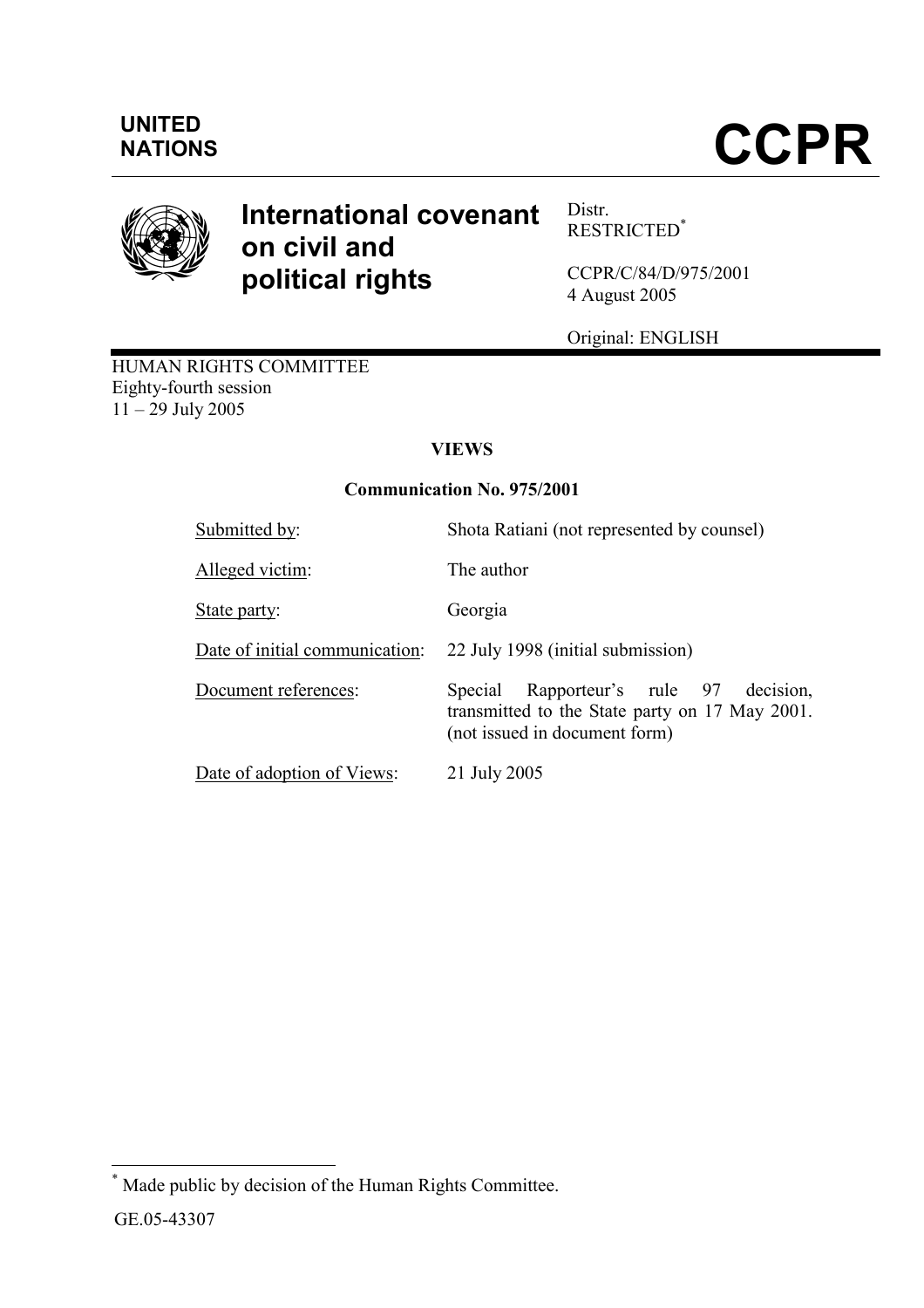Subject matter: Arrest and mistreatment of supporter of State party's former President; unfair trial on charges of involvement in plot to kill presidential successor.

Substantive issues: Unfair trial - no right of appeal - failure to exhaust domestic remedies - lack of substantiation in relation to certain allegations.

Articles of the Covenant: 7, 9(1) and (4), 10(1), 14(1), (2), (3)(c), (d) and (e), and 14(5)

Articles of the Protocol: 2, 5(2)(a) and (b)

On 21 July 2005 the Human Rights Committee adopted the annexed draft as the Committee's Views, under article 5, paragraph 4, of the Optional Protocol in respect of communication No. 975/2001. The text of the Views is appended to the present document.

[ANNEX]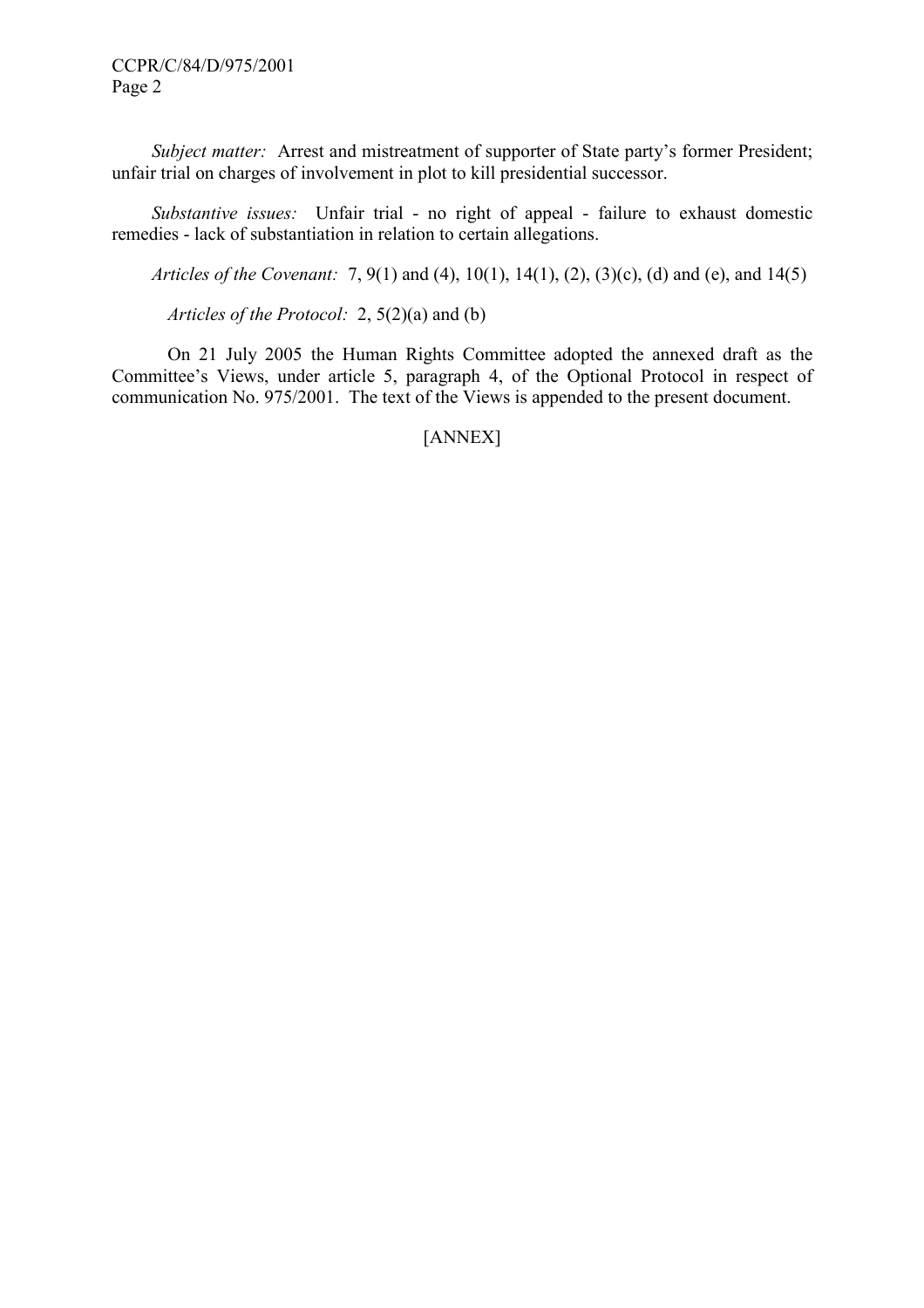#### ANNEX

Views of the Human Rights Committee under article 5, paragraph 4, of the Optional Protocol to the International Covenant on Civil and Political rights

Eighty-fourth session

concerning

#### Communication No. 975/2001\*

| Submitted by:   | Shota Ratiani (not represented by counsel)                       |
|-----------------|------------------------------------------------------------------|
| Alleged victim: | The author                                                       |
| State party:    | Georgia                                                          |
|                 | Date of initial communication: 22 July 1998 (initial submission) |

The Human Rights Committee, established under article 28 of the International Covenant on Civil and Political Rights,

Meeting on 21 July 2005,

 Having concluded its consideration of communication No. 975/2001, submitted to the Human Rights Committee by Shota Ratiani, under the Optional Protocol to the International Covenant on Civil and Political Rights,

 Having taken into account all written information made available to it by the author of the communication, and the State party,

Adopts the following:

 $\overline{a}$ 

<sup>\*</sup> The following members of the Committee participated in the examination of the present communication: Mr. Nisuke Ando, Mr. Alfredo Castillero Hoyos, Ms. Christine Chanet, Mr. Edwin Johnson, Mr. Walter Kälin, Mr. Ahmed Tawfik Khalil, Mr. Rajsoomer Lallah, Mr. Michael O'Flaherty, Ms. Elisabeth Palm, Sir Nigel Rodley, Mr. Ivan Shearer, Mr. Hipólito Solari-Yrigoyen, Ms. Ruth Wedgwood and Mr. Roman Wieruszewski.

<sup>&</sup>lt;sup>1</sup> The Optional Protocol entered into force in relation to Georgia on 3 August 1994.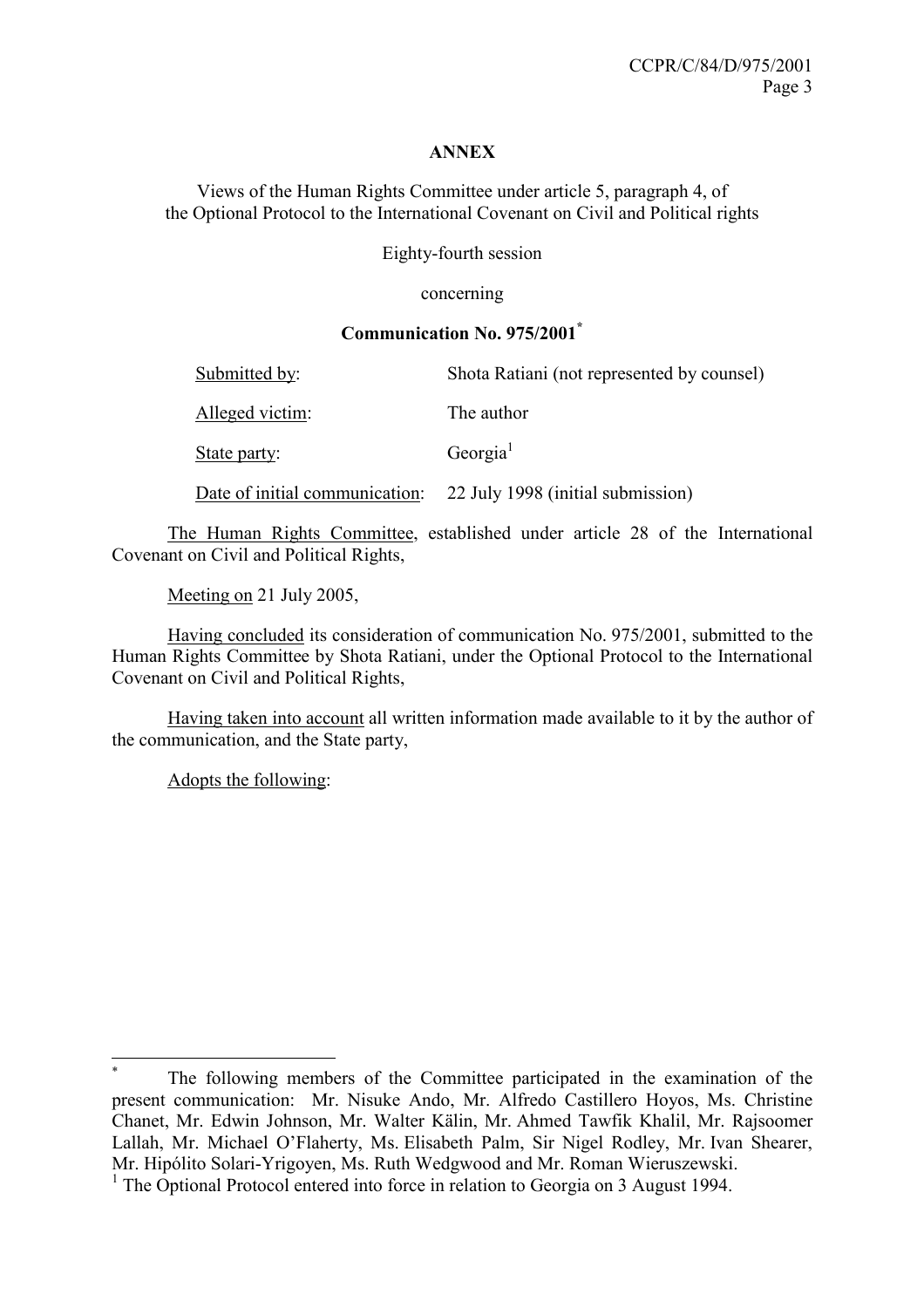## Views under article 5, paragraph 4, of the Optional Protocol

1. The author of the communication is Shota Ratiani, born 1955, a Georgian citizen. He claims to be a victim of violations by Georgia of article 1, paragraph 1, article 2, paragraph 1, article 7, article 8, paragraph 2, article 9, paragraphs 1 and 4, article 10, paragraph 1, article 14, paragraphs 1, 2, 3(c), 3(d), 3(e), and 5, article 19, paragraphs 1 and 2, article 21, article 25, paragraphs (a) and (b), and article 26 of the Covenant. He is unrepresented.

## Factual background

2.1 The author was a supporter of the former President of Georgia, Zviad Gamsakhurdia. He served in Mr Gamsakhurdia's National Guards, and took part in the armed conflict in Georgia in 1993, supporting Mr Gamsakhurdia and his government.

2.2 On 30 August 1995, following an apparent assassination attempt on President Shevardnadze the previous day, the author was arrested together with ten others. There was no warrant for his arrest. He was charged with attempting to overthrow the government (high treason), attempted terrorism, and participating in an organization acting against the State. On the day of his arrest, representatives of the Security Service made statements on television and in the press to the effect that the author and the others arrested were 'terrorists' and supporters of former President Gamsakhurdia.

2.3 According to the author, members of the Security Service were subsequently arrested in connection with the assassination attempt, but the authorities suspected the author and those others arrested of being accomplices in the assassination plot by diverting attention away from those responsible.

2.4 The author contends that charges against him were fabricated, and that accusations against him were very general. For example, he was accused of being an 'active member' of a subversive group, because he used to meet once a week with a group of people, one of whom was later charged with terrorist offences.

2.5 The author claims that, whilst being interrogated on the day of his arrest, he was beaten, threatened and insulted, and was not provided with a lawyer. He claims he was not given prompt access to relevant case file documents, and that the trial did not begin until a year and half after his arrest. He states that, during his trial, only abstract and indirect evidence was produced against him, some of which was extracted from other detainees through threats and beatings. No details are provided in this regard. He claims that the Court refused to consider his allegations about 'violations' committed by the Security Service, or his allegations about the lawfulness of his arrest and trial, and that his demand to interrogate witnesses who could prove his innocence was rejected. On 21 April 1997, he was found guilty and sentenced to seven years imprisonment. He claims that he was denied the right to appeal from this decision.

2.6 The author alleges that he was tried and convicted because of his political views, as a supporter of the former President.

2.7 On 9 February 1998, the author wrote to the People's Defender of Georgia in relation to his allegations of unlawful arrest and unfair trial. On 15 May 1999, the Public Defender sent a letter to the Presidium of the Supreme Court, requesting it to review the author's case. It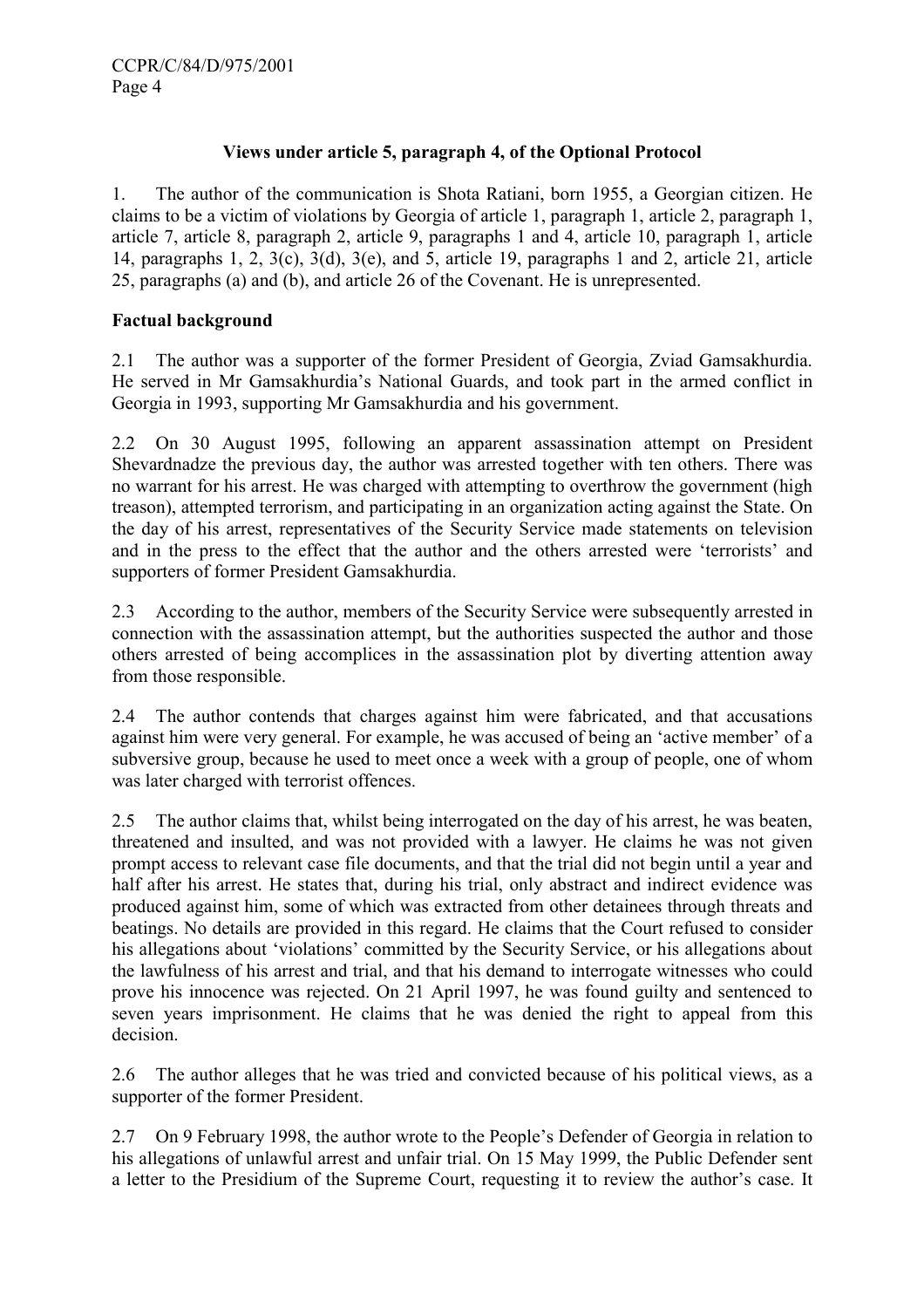transpires that the Supreme Court subsequently reviewed the author's case and revised the sentence.

## The complaint

3.1 The author alleges that he was beaten and mistreated by the Security Service, in contravention of articles 7 and 10; that his detention was arbitrary and unlawful, in contravention of article 9; and that the Supreme Court did not consider his allegations about the unlawfulness of his arrest (article 9, paragraph 4). He alleges numerous violations of article 14: that he was not afforded prompt access to relevant Court material for the purposes of preparing his defence (article 14, paragraph 3(b)); that he was not provided with a lawyer at particular times (article 14, paragraph  $3(d)$ ); that he was prevented from examining witnesses (article 14, paragraph 3(e)), that the presumption of innocence was not observed in his case (article 14, paragraph 2); and that his conviction was not subject to appeal (article 14, paragraph 5).

3.2 The author contends that his detention and trial were politically motivated, in contravention of his rights under article 19, paragraphs 1 and 2. He also alleges, without further substantiating these claims, violations by the State party of articles 1, 8, 21, 25 and 26.

#### The State party's observations and the author's comments

4.1 By note dated 24 May 2001, the State party submits that the author was sentenced to seven years imprisonment by the Collegium of the Supreme Court of Georgia for high treason, attempted terrorism and involvement in an anti-State organization. It states that, by decision dated 14 May 1999, the Presidium of the Supreme Court subsequently reduced the author's sentence to three years, eight months and fourteen days, and the author was released on the same day from the courtroom.

4.2 The State party contends that the author had the right to apply to the court for 'rehabilitation', but that no such application was made.

5.1 In his comments on the State party's submissions dated 28 July 2001, the author provides further information about the apparent assassination attempt of the Georgian President in 1995. He quotes former officials, cited in newspaper articles, who claimed that the assassination attempt was orchestrated by the security forces and the President himself in order to incriminate supporters of former President Gamsakhurdia.

5.2 In February 1998, following his conviction by the Supreme Court, which was not subject to appeal, the author wrote to the newly appointed office of the Public Defender for assistance, seeking to have his conviction reviewed. The letter was forwarded to the Presidium of the Supreme Court, which on 16 June 1998 rejected his request. On 25 January 1999 the Public Defender forwarded another letter to the Presidium of the Supreme Court on the author's behalf. The author states that, under Georgian law, the Presidium of the Supreme Court was required to comment on the Public Defender's statements within 2 months. When no response was received by May, the author went on a hunger strike, requesting an answer. The author states that on 14 May 1999, the Supreme Court reviewed his conviction in closed session, and decided to reduce his sentence to reflect the precise amount of time he had already spent in prison. The author adds that he was not, as the State party contended,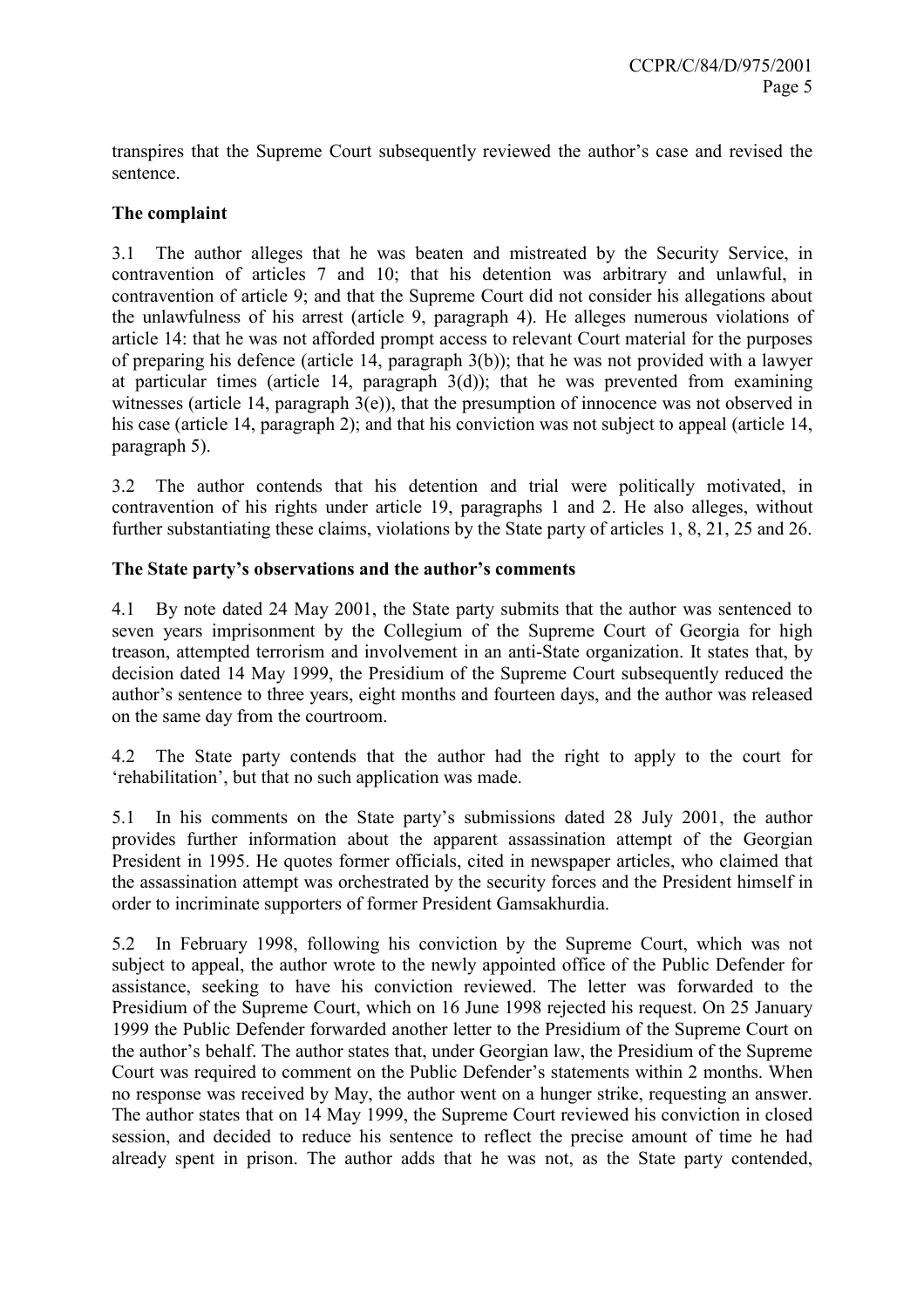released from the Courtroom, as he was not present in Court, but was released the following day.

## Further submissions by the parties

6.1 In observations on the author's comments dated 27 August 2001, the State party forwards information from the Office of the Prosecutor General regarding the author's case. It states that the author was convicted by the Collegium of the Supreme Court on 21 April 1997. Under the law applicable at the time, it was not possible to file an appeal from such a decision. However, the Presidium of the Supreme Court considered the author's 'supervisory complaint' (the complaint forwarded by the Public Defender) and commuted the sentence which had been imposed. However, his *conviction* stands.

6.2 The State party notes that, following the decision of the Supreme Court on 14 May 1999, the author was released from prison after the necessary formalities were completed. It contends that the extracts from newspapers referred to in the author's comments cannot be viewed as a substantiation of his claims about his innocence.

6.3 Finally, the State party explains that, if the author could identify new circumstances which cast doubt on the correctness of his conviction, he could apply to the Supreme Court of a retrial. If acquitted, he would have the right to 'rehabilitation' under Georgian law.

7. In further comments dated 19 October 2001, the author states that the newspaper articles referred to in his earlier comments are relevant to the question of his innocence. The author provides further details of the Public Defender's 'recommendation' to the Supreme Court that his sentence be overturned, quoting 4 extracts which address apparent flaws in the evidence on which he was convicted, and other evidence which pointed to his innocence.

8. In further observations dated 27 December 2001, the State party encloses a memorandum from the President of the Supreme Court, which lists the offences of which the author was convicted, the original sentence imposed and its subsequent commutation. It states that, under Georgian criminal procedure legislation, a decision of the Presidium of the Supreme Court of Georgia may only be revised on the basis of new circumstances, and that an application for review must be made to the Prosecutor General. The Supreme Court will review the case if the Prosecutor General declares that new circumstances exist, and recommends a review.

9. In further comments dated 12 February 2002, the author reiterates his earlier claims. On 2 September 2004, the author presented a further submission, in which he reiterates that, under Georgian legislation prevailing at the time, his conviction by the Supreme Court on 21 April 1997 did not entail any right of appeal. He also attaches a copy of the letter sent by the Office of the Public Defender to the Presidium of the Supreme Court in January 1999, seeking a review of his conviction, and encloses a copy of the decision of the Presidium of the Supreme Court dated 14 May 1999, by which his sentence was reduced.

#### Issues and proceedings before the Committee

10.1 Before considering any claims contained in a communication, the Human Rights Committee must, in accordance with rule 93 of its rules of procedure, decide whether or not it is admissible under the Optional Protocol to the Covenant.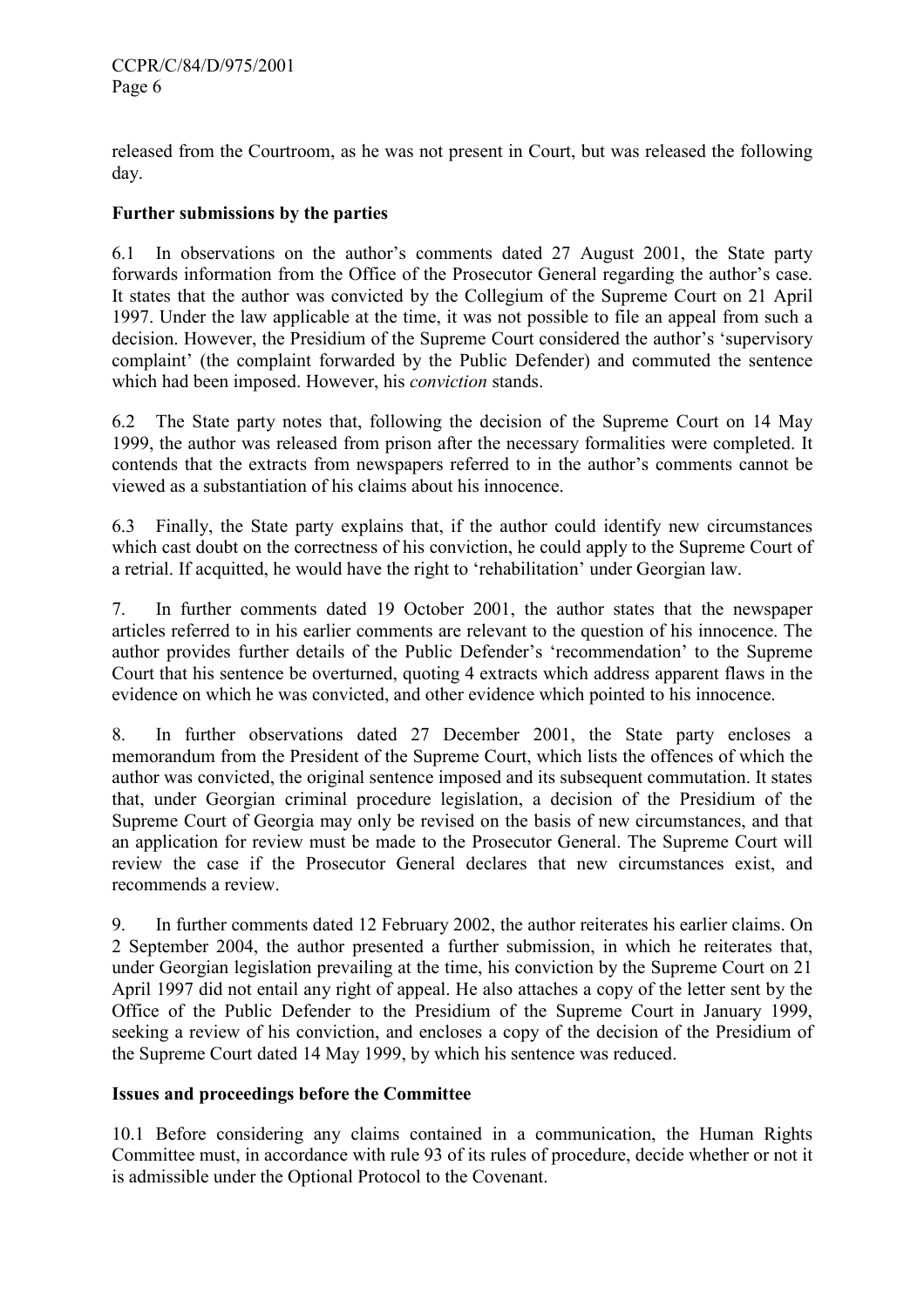10.2 The Committee has ascertained that the same matter is not being examined under another procedure of international investigation or settlement for the purposes of article 5, paragraph 2(a), of the Optional Protocol.

10.3 With regard to the author's claims under article 1, the Committee recalls its previous jurisprudence, and notes that such claims are not justiciable under the Optional Protocol. With regard to the claims under articles 2, 8, 9, 10, 14, paragraph 3(d), 19, 21, 25 and 26 of the Covenant, the Committee considers that the author has not provided sufficient substantiation in support of his allegations, and accordingly declares them inadmissible under article 2 of the Optional Protocol.

10.4 In relation to the author's claims under articles 7 and 10, namely that he was beaten, threatened and insulted, and in relation to his claim that he was not provided with access to a lawyer, contrary to article 14, paragraph 3(d), the Committee notes that the author's claims in this regard are general in nature, and considers that the author has not provided sufficiently detailed information in order to substantiate them. Accordingly, the Committee declares these claims inadmissible under article 2 of the Optional Protocol.

10.5 In respect of the author's claims under article 14, paragraph 1, that he was wrongly convicted, the Committee considers that the subject matter of the allegations relates in substance to the evaluation of facts and evidence in the course of proceedings before the Supreme Court of Georgia. The Committee recalls its jurisprudence and reiterates that it is generally not for itself, but for the courts of States parties to review or to evaluate facts and evidence, unless it can be ascertained that the conduct of the trial or the examination of the facts and evidence was manifestly arbitrary or amounted to a denial of justice.<sup>2</sup> The Committee concludes that the conduct of judicial proceedings in the author's case did not suffer from such deficiencies. Accordingly, the author's claims under article 14, paragraphs 1 and 2, are inadmissible under article 2 of the Optional Protocol.

10.6 As to the author's allegations that his right to the presumption of innocence was violated by public statements made by representatives of the security service, the Committee recalls its General Comment No.13 on article 14, which states that it is the duty of all public authorities to refrain from prejudging the outcome of a trial.<sup>3</sup> However, the author's claims in this regard are general, and the Committee considers that the author has failed to provide sufficiently detailed information in order to substantiate them. Accordingly, the Committee declares these claims inadmissible under article 2 of the Optional Protocol.

10.7 Regarding the claim under article 14, paragraph 3(c), the Committee notes that the State party has not provided information on the length of time between the author's detention and his trial, however it recalls its jurisprudence and considers that a period of a year and half does not, of itself, constitute undue delay.<sup>4</sup> The question of what constitutes 'undue delay'

 $\overline{a}$ 

<sup>&</sup>lt;sup>2</sup> See, for example Communication No 546/1993, *Errol Simms v. Jamaica*, Views adopted on 3 April 1995, paragraph 6.2.

 $3$  See also: Communication No 770/1997, Gridin v Russian Federation, Views adopted 20 July 2000, paragraph 8.3.

<sup>&</sup>lt;sup>4</sup> For example, in Kelly v Jamaica (Communication 253/1987, Views adopted 8 April 1991),

a period of 18 months delay between arrest and the commencement of trial was considered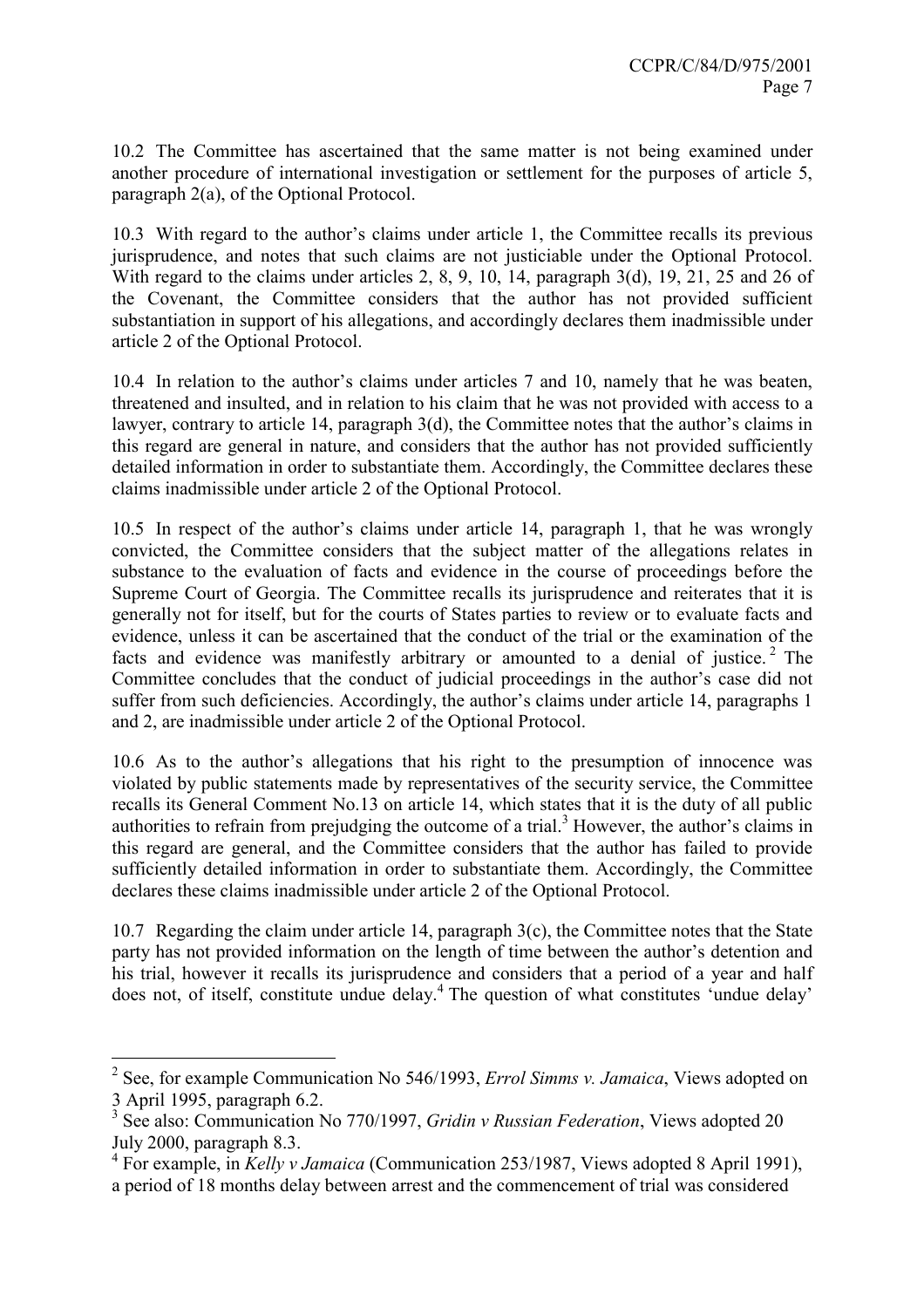depends on the circumstances of each case, such as the complexity of the alleged offences and their investigation. In the absence of further information, the Committee considers that this allegation is not sufficiently substantiated and accordingly declares it inadmissible under article 2 of the Optional Protocol.

10.8 In relation to the author's allegation that, not having had the opportunity to call certain witnesses, he was deprived of his rights under article 14, paragraph 3(e), the Committee notes that no details have been provided about the identity of the witnesses in question, or the circumstances in which the author requested, and the Court denied, the presence of these witnesses in Court. Although the State party's submissions do not address this issue, the Committee considers that this allegation is not sufficiently substantiated, and accordingly also declares it inadmissible under article 2 of the Optional Protocol.

10.9 The Committee sees no impediment to the admissibility of the author's claim under article 14, paragraph 5, and proceeds to the examination of the merits.

#### Consideration of the merits

 $\overline{a}$ 

11.1 The Human Rights Committee has considered the present communication in the light of all the information made available to it by the parties, as provided in article 5, paragraph 1, of the Optional Protocol.

11.2 As to the claim that the author was unable to appeal his conviction by the Supreme Court, the Committee recalls its jurisprudence that article 14, paragraph 5, requires there to be an available appellate procedure which should entail a full review of the conviction and sentence, together with a due consideration of the case at first instance.<sup>5</sup> In the present case, three review procedures have been referred to by the author, and the Committee must consider whether any of them satisfies the requirements of article 14, paragraph 5. Firstly, the author stated that he complained about his conviction to the Office of the Public Defender, who, it appears, reviewed the author's case, and prepared a recommendation to the Presidium of the Supreme Court. It transpires that, as a result of this process, the Presidium of the Supreme Court reviewed the author's case and ultimately revised his sentence, whereupon he was released from imprisonment. The State party notes that, under Georgian law then in force (2001), it was not possible to file an appeal against a decision of the Collegium of the Supreme Court, which convicted the author, but that, based on the author's 'supervisory complaint', the Presidium of the Supreme Court reviewed the author's case and commuted his sentence. The Committee notes that the State party itself does not refer to this process as being equivalent to a right of appeal; rather, it is referred to merely as a 'supervisory complaint'. The Committee recalls its previous jurisprudence that a request for a 'supervisory' review which amounts to a discretionary review, and which offers only the possibility of an extraordinary remedy, does not constitute a right to have one's conviction and sentence reviewed by a higher tribunal according to law. From the material before the Committee, it appears that the supervisory complaint process in this instance is of such a nature. Accordingly, based on the information before it, the Committee considers that this

not to amount to undue delay, as it had not been established that the investigations could have been concluded earlier.

 $5$  See for example Communication No 842/1998, Romanov v Ukraine, Views adopted 30 October 2003.